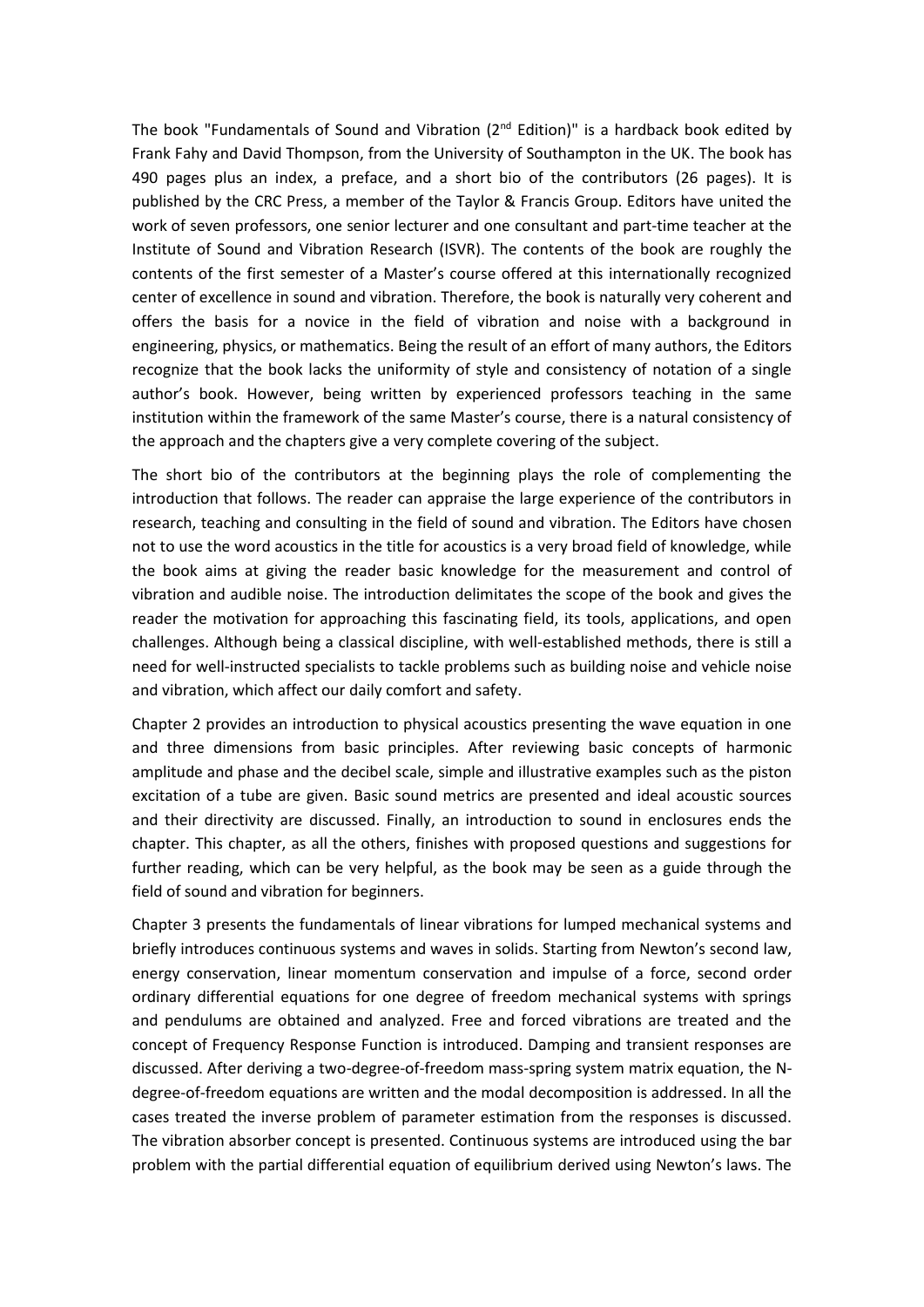free vibration solution is obtained and the concept of orthogonal mode for a continuous system is introduced. Then, the Euler-Bernoulli beam equations are given without derivation. The possibility of formulating the continuous system vibrations as propagating waves, as it was done with fluids in the previous chapter, is only commented. This is a topic that could have been extended a little, but further reading is recommended that allows the student to do it. Some problems are proposed.

Chapter 4 addresses the fundamentals of signal processing based on Fourier analysis. First, the classification of signals is discussed. Then, the Fourier series and integral and their properties are presented, leading to windowing, the uncertainty principle and the Hilbert transform. After discussing the effect of sampling, the Discrete Fourier Transform is presented and the radix-2 Fast Fourier Transform (FFT) algorithm is introduced. The analysis of periodic, transient, and random signals follows. After introducing basic statistical concepts such as probability density functions of a random variable, statistical moments, stochastic processes and ergodicity, covariance and correlation and power spectral density functions are defined. Input-output relations for linear systems are formulated leading to auto and cross spectra, FRF estimators, coherence functions, and estimator bias and random errors. A few problems and references for further reading close the chapter.

Chapter 5 uses all the basic concepts introduced in the three previous chapters to discuss noise control issues. This is a more technical and informative chapter. It starts with noise sources (aeroacoustic and mechanical) and the notion of acoustic efficiency and directivity. Then, it proceeds with noise source quantification measurement methods (free and reverberant field and intensity-based methods). Methods to tackle noise control problems such as transmission path analysis, including structure-borne and airborne paths, are briefly explained. Basic concepts of sound radiated from vibrating structures such as radiation from simple sources, Rayleigh's integral, and critical frequency for bending waves are presented. Sound transmission through partitions is then addressed for normal and diffuse incidence. Noise control enclosures and sound absorption are treated, the latter in a brief and conceptual way, which is appropriate for an introductory book. Some "practical" suggestions for sound attenuation using porous layers in front of cavities and Helmholtz resonators are presented, as well as micro-perforated panels and duct attenuators. Impedance tube and reverberant room absorption measurement methods are briefly exposed. Finally, vibration attenuation strategies for noise reduction are discussed, including impedance mismatch, damping, constrained layers, and adding stiffeners. Conceptual questions and a long list of references and ISO standards are given at the end.

Chapter 6 and Chapter 7 deal with the human response to sound and vibration, respectively. These are informative chapters, basically without equations and based upon experience, references, and standards. Abundant literature is cited in both chapters. Chapter 6 starts with information about the anatomy of the auditory system leading to sections on auditory capabilities (thresholds of hearing, equal loudness contours, and averaging methods) and hearing damage risk. Comfort metrics related to speech interference, sleep disturbance and annoyance are discussed. The issue of sound quality and psychoacoustics is not directly mentioned, but some of its concepts, such as loudness, are indirectly treated. A mention to the subject and a few basic references on this very important field of acoustics could have been made here. Chapter 7 deals with the effects of vibration on the human body. It introduces